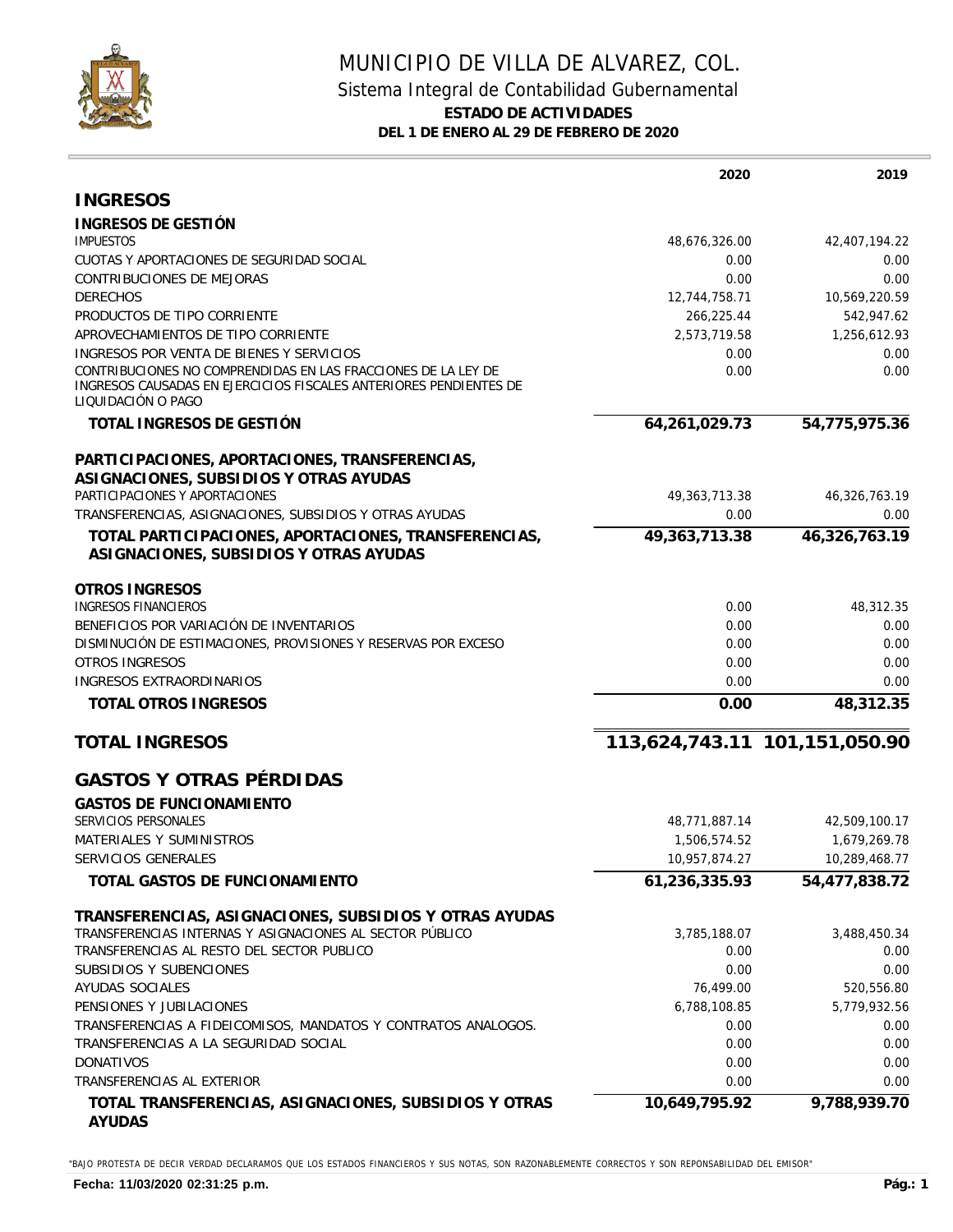

## MUNICIPIO DE VILLA DE ALVAREZ, COL. Sistema Integral de Contabilidad Gubernamental **ESTADO DE ACTIVIDADES DEL 1 DE ENERO AL 29 DE FEBRERO DE 2020**

|                                                                                             | 2020          | 2019          |
|---------------------------------------------------------------------------------------------|---------------|---------------|
| PARTICIPACIONES Y APORTACIONES                                                              |               |               |
| <b>PARTICIPACIONES</b>                                                                      | 0.00          | 0.00          |
| <b>APORTACIONES</b>                                                                         | 0.00          | 0.00          |
| <b>CONVENIOS</b>                                                                            | 0.00          | 0.00          |
| TOTAL PARTICIPACIONES Y APORTACIONES                                                        | 0.00          | 0.00          |
| INTERESES, COMISIONES Y OTROS GASTOS DE LA DEUDA<br>PÚBLICA                                 |               |               |
| INTERESES DE LA DEUDA PUBLICA                                                               | 1,026,978.01  | 828,640.93    |
| COMISIONES DE LA DEUDA PUBLICA                                                              | 0.00          | 0.00          |
| <b>GASTOS DE LA DEUDA PUBLICA</b>                                                           | 0.00          | 0.00          |
| <b>COSTO POR CEBERTURAS</b>                                                                 | 0.00          | 0.00          |
| APOYOS FINANCIEROS                                                                          | 0.00          | 0.00          |
| TOTAL INTERESES, COMISIONES Y OTROS GASTOS DE LA DEUDA<br>PÚBLICA                           | 1,026,978.01  | 828,640.93    |
| OTROS GASTOS Y PÉRDIDAS EXTRAORDINARIAS                                                     |               |               |
| ESTIMACIONES, DEPRECIACIONES, DETERIOROS, OBSOLESCENCIA Y<br>AMORTIZACIONES                 | 0.00          | 0.00          |
| <b>PROVISIONES</b>                                                                          | 0.00          | 0.00          |
| <b>DISMINUCION DE INVENTARIOS</b>                                                           | 0.00          | 0.00          |
| AUMENTO POR INSUFICIENCIA DE ESTIMACIONES POR PÉRDIDA O DETERIORO U<br><b>OBSOLESCENCIA</b> | 0.00          | 0.00          |
| AUMENTO POR INSUFICIENCIA DE PROVISIONES                                                    | 0.00          | 0.00          |
| <b>OTROS GASTOS</b>                                                                         | 0.00          | 0.00          |
| TOTAL OTROS GASTOS Y PÉRDIDAS EXTRAORDINARIAS                                               | 0.00          | 0.00          |
| <b>INVERSION PUBLICA</b>                                                                    |               |               |
| INVERSION PUBLICA NO CAPITALIZABLE                                                          | 0.00          | 0.00          |
| TOTAL INVERSION PUBLICA                                                                     | 0.00          | 0.00          |
| TOTAL GASTOS Y OTRAS PÉRDIDAS                                                               | 72,913,109.86 | 65,095,419.35 |
| RESULTADO DEL EJERCICIO (AHORRO/DESAHORRO)                                                  | 40,711,633.25 | 36,055,631.55 |